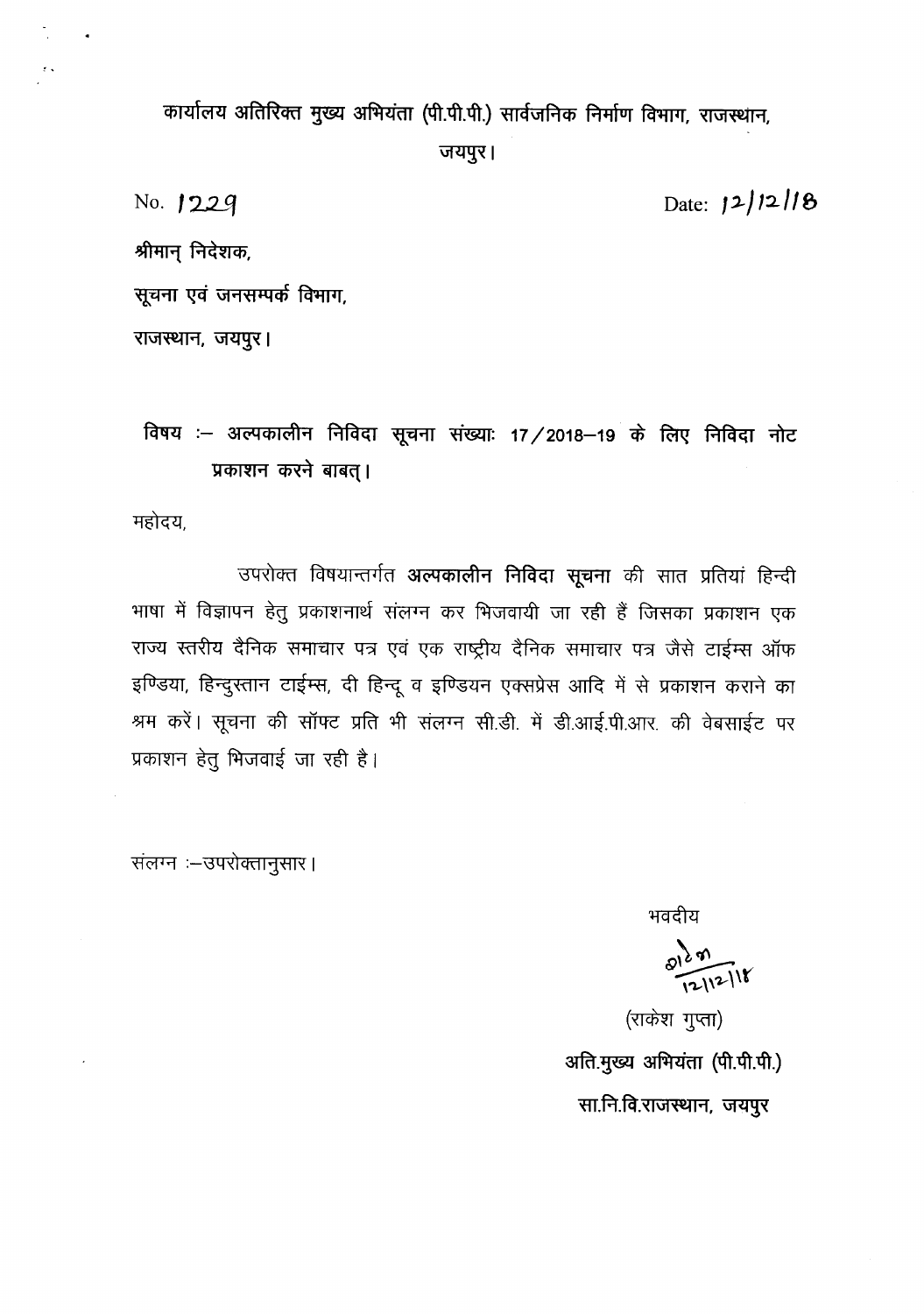### OFFICE OF THE ADDITIONAL CHIEF ENGINEER (PPP) P.W.D., RAJASTHAN, JAIPUR

No. Date:

#### SHORT TERM NIT No. *17/2018-19*

### INVITATION OF RFP/FINANCIAL BIDS FOR TOLL FEE COLLECTION

On behalf of Hon'ble Governor of Rajasthan, Public Works Department, Rajasthan (India) invites RFP/Financial Bids for Fee Collection for ADB funded Highways under RSHIP Tranche-l Package-03/II in specified format.

The RFP/Financial Bid document can be viewed or *I* and downloaded from website: http://sppp.rajasthan.gov.in, http://www.pwd.rajasthan.gov.in and http://eproc.rajasthan.gov.in from 13.12.2018. Any further amendments to the RFP/Financial Bid document shall only be made available on above websites as such prospective Bidders are expected to visit the above websites for the same.

~  $\sqrt{2}$ .

(Rakesh Gupta)

#### Additional Chief Engineer (PPP)

PPP Division, Public Works Department, Nirman Bhawan, Jacob road Civil Lines Jaipur-302006

Email: aceppp.pwd@rajasthan.gov.in

Tel: +91-141-2223547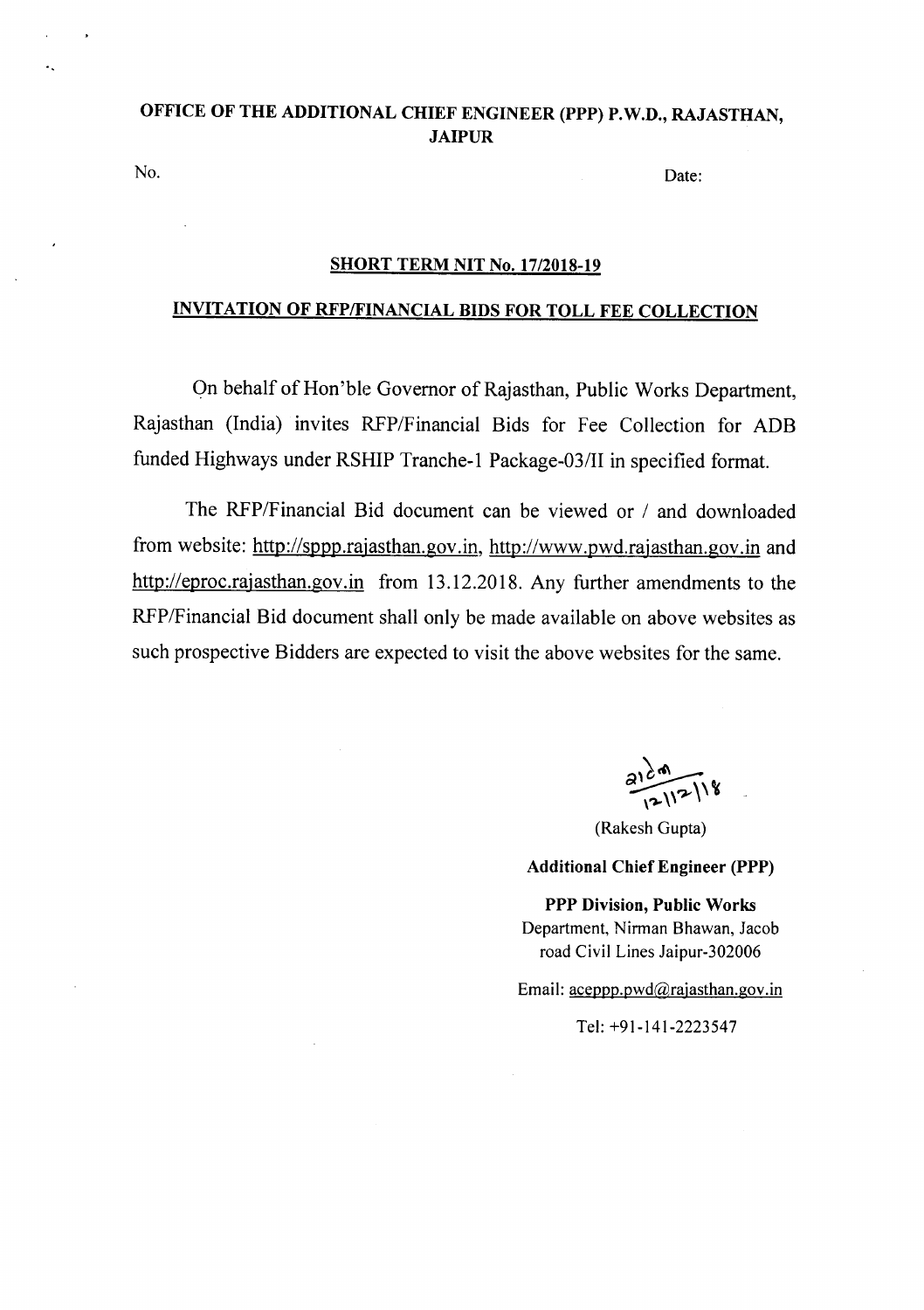# GOVERNMENT OF RAJASTHAN OFFICE OF THE ADDITIONAL CHIEF ENGINEER (PPP) PUBLIC WORKS DEPARTMENT JACOB ROAD, CIVIL LINES JAIPUR (RAJASTHAN)

## SHORT TERM NIT No. *17/2018-19*

# INVITATION OF RFP/FINANCIAL BIDS FOR FEE COLLECTION

Date:

## Short Term NIT for Toll Collection of following Highways

| S.             | Fee Plaza location<br>(Name of Highway & Chainage in Km) |                                                                                                                          |                     | Project<br>-ed             | <b>Bid</b><br>Security |                                | <b>Bid</b>                   |
|----------------|----------------------------------------------------------|--------------------------------------------------------------------------------------------------------------------------|---------------------|----------------------------|------------------------|--------------------------------|------------------------------|
| N <sub>0</sub> | <b>Section</b>                                           |                                                                                                                          | Chainage<br>(in Km) | Cost<br>(Rs. In<br>$Cr.$ ) | (Rs. In<br>Lacs)       | <b>Bid Due</b><br>Date         | Opening<br>Date              |
| 2.             | (i)                                                      | Peelibanga-Lakahuwali<br>$(MDR-103, Km 0.00 to 34.548)$<br>0.00 at Peelibanga                                            | 9.300               | 1.50                       | 3.00                   | 24.12.2018<br>upto<br>11:30 AM | 24.12.2018<br>at<br>12:00 PM |
|                | (iii)                                                    | Sardarshahar-Loonkaransar<br>$(SH-6A, Km 0.00 to 40.575)$<br>Chhoti<br>Sawai<br>0.00 <sub>1</sub><br>at<br>Sardarshahar) | 14.760<br>66.000    |                            |                        |                                |                              |
|                | (iii)                                                    | Churu-Bhaleri<br>$(SH-69, Km 0.00 to 34.748)$<br>0.00 at Churu                                                           | 15.160              |                            |                        |                                |                              |
|                | (iv)                                                     | Roopangrh-Naraina<br>(SH-100, Km 0.00 to 34.820)<br>0.00 at Naraina                                                      | 12.750              |                            |                        |                                |                              |

- I. Initially the assignment shall be for Six Months with review and periodical extension for another Six Months on same terms & conditions.
- 2. The Terms of Reference (TOR) for the assignment are attached with the RFP. The Indicative TOR can be found at http://www.pwd.rajasthan.gov.in, http://eproc.rajasthan.gov.in and http://sppp.rajasthan.gov .in.
- 3. Further information can be obtained from the address below during office hours i.e. 09:30 to 18:00 hours.

---

Office of Additional Chief Engineer (PPP) Mr. Rakesh Gupta, Nirman Bhawan, Jacob Road Civil Lines, Jaipur -302006, Rajasthan, India Tele: +91 1412223547 Email: aceppp.pwd@rajasthan.gov.in